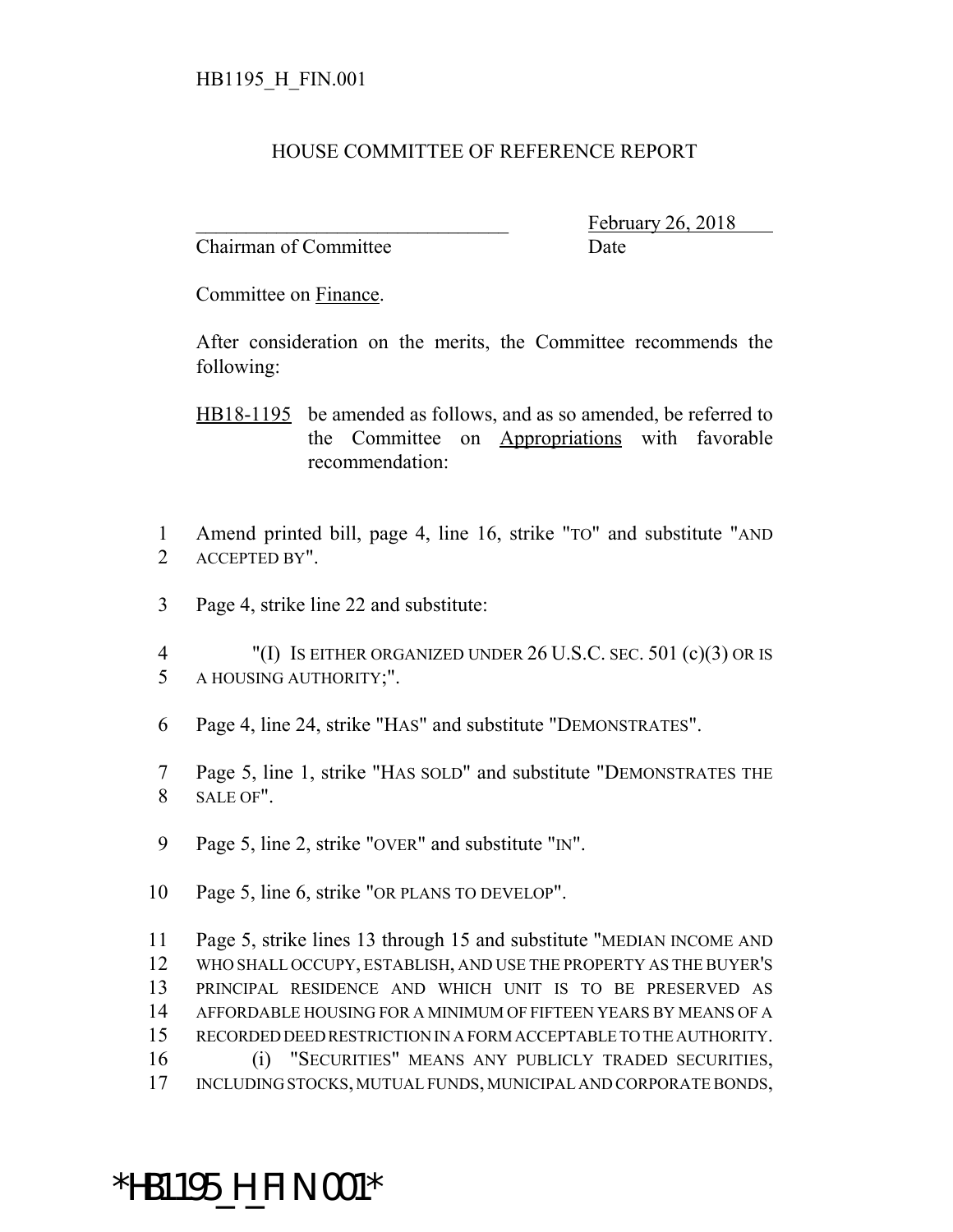- AND TREASURY BILLS, NOTES, AND BONDS.".
- Reletter succeeding paragraph accordingly.
- Page 6, line 7, after "EVALUATED" insert "AND AS MAY BE AMENDED".
- Page 6, line 8, after "SECTION." add "FAILURE TO COMPLY WITH THE
- REQUIREMENTS OF THIS SECTION OR SUCH ADDITIONAL CRITERIA AS CREATED AND EVALUATED AND AS MAY BE AMENDED BY THE AUTHORITY
- MAY CAUSE AN ELIGIBLE DEVELOPER TO BE DEEMED INELIGIBLE FOR ANY
- ADDITIONAL CERTIFICATION OF TAX CREDITS UNDER THIS SECTION.".
- Page 7, line 1, after "AUTHORITY." insert "UPON RECEIPT OF A DONATION
- OF SECURITIES, AN ELIGIBLE DEVELOPER SHALL LIQUIDATE THE SECURITIES
- AND PROVIDE THIRD PARTY DOCUMENTATION OF THE DOLLAR VALUE OF
- 12 THE SECURITIES TO THE TAXPAYER AND TO THE AUTHORITY.".
- Page 7, line 7, strike "HAVE BEEN" and substitute "ARE".

 Page 7, line 8, after "DONATION." insert "THE RISK OF TAX CREDIT RECAPTURE UNDER THIS SECTION SHALL BE DISCLOSED BY THE ELIGIBLE DEVELOPER AND ACKNOWLEDGED BY THE TAXPAYER IN WRITING PRIOR TO 17 THE CERTIFICATION OF TAX CREDITS UNDER THIS SECTION.".

- Page 7, lines 9 and 10, strike "AN ADMINISTRATIVE FEE FROM EACH APPLICANT" and substitute "ADMINISTRATIVE FEES FROM ELIGIBLE DEVELOPERS".
- Page 7, line 22, strike "THAT ENSURE" and substitute "OR THE AUTHORITY
- TO DEMONSTRATE COMPLIANCE WITH THE REQUIREMENTS OF THIS SECTION 23 OR TO DOCUMENT".
- Page 7, line 24, after "SECTION." add "THE DEPARTMENT AND THE AUTHORITY MAY AT ANY TIME, UPON REASONABLE DEMAND, INSPECT THE BOOKS, ACCOUNTS, AND RECORDS OF ANY ELIGIBLE DEVELOPER THAT HAS 27 RECEIVED A DONATION UNDER THIS SECTION FOR THE PURPOSE OF VERIFYING COMPLIANCE, ELIGIBILITY, ELIGIBLE PROJECT COMPLETION, OR DONATION USE AND APPLICATION.".

 Page 7, line 26, strike "AUTHORITY" and substitute "ELIGIBLE DEVELOPER".

## \*HB1195\_H\_FIN.001\* -2-